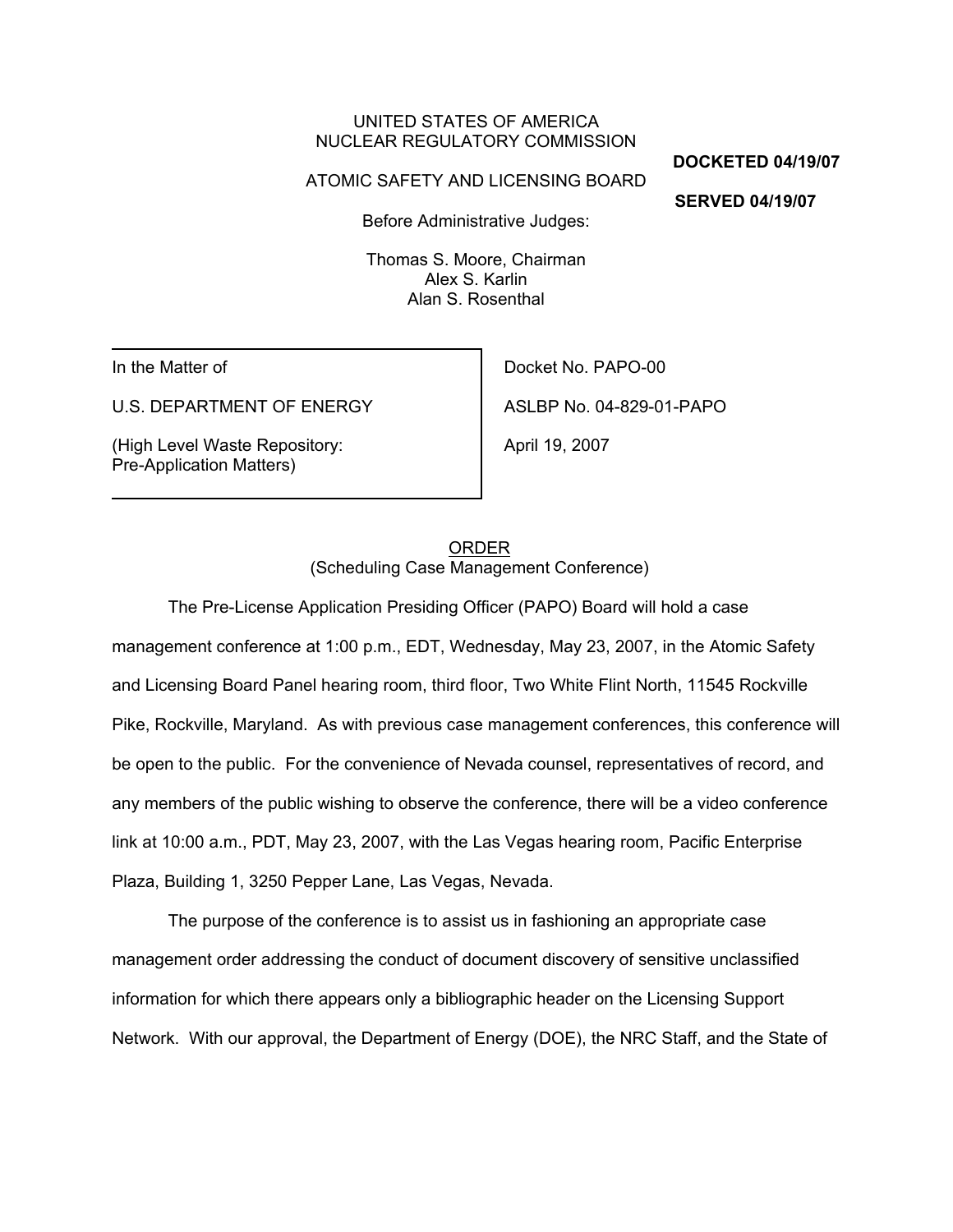Nevada (State) filed a proposed third case management order (PTCMO)<sup>1</sup> dealing with the procedures for handling sensitive unclassified information in the pre-license application phase of this proceeding. Thereafter, the Commission issued a second proposed rule addressing, inter alia, the handling of safeguards information (SGI) in agency adjudicatory proceedings.<sup>2</sup> After reviewing the draft order and the proposed rule, we have a number of questions about (1) the meaning of various terms and provisions in the draft order, (2) how various provisions will work in practice, and (3) the statutory or regulatory authority for some provisions. Similarly, we have a number of questions about how the proposed rule, if finalized in its current form, will work in practice, and the time it will take to effectuate some of the provisions. Accordingly, we have set forth several issues to be briefed as well as a number of questions the participants should be prepared to answer at the conference.

Counsel for DOE, the NRC Staff, and the State shall attend and participate in the conference. Because DOE, the NRC Staff, and the State are each represented by multiple counsel, we expect that there will not be any motions to alter the conference date. We encourage counsel or the representatives for other potential participants, interested Indian Tribes, and interested units of local government (collectively potential participants) to attend and, at our discretion, participate in the conference. In that regard, we remind all counsel and representatives that persons and entities appearing before us must file a notice of appearance meeting the requirements of 10 C.F.R. § 2.314(b), our initial July 9, 2004, Order, and our directions given at the March 5, 2007, case management conference (Tr. at 954-55).

Upon arrival at the main entrance of the NRC headquarters Two While Flint North building on Wednesday, May 23, 2007, all participants and members of the public seeking to

-2-

<sup>&</sup>lt;sup>1</sup> See Joint Proposed Third Case Management Order (Dec. 19, 2005), ADAMS Accession No. ML053540026.

 $2$  See 71 Fed. Reg. 64,004 (Oct. 31, 2006) [hereinafter Proposed Rule].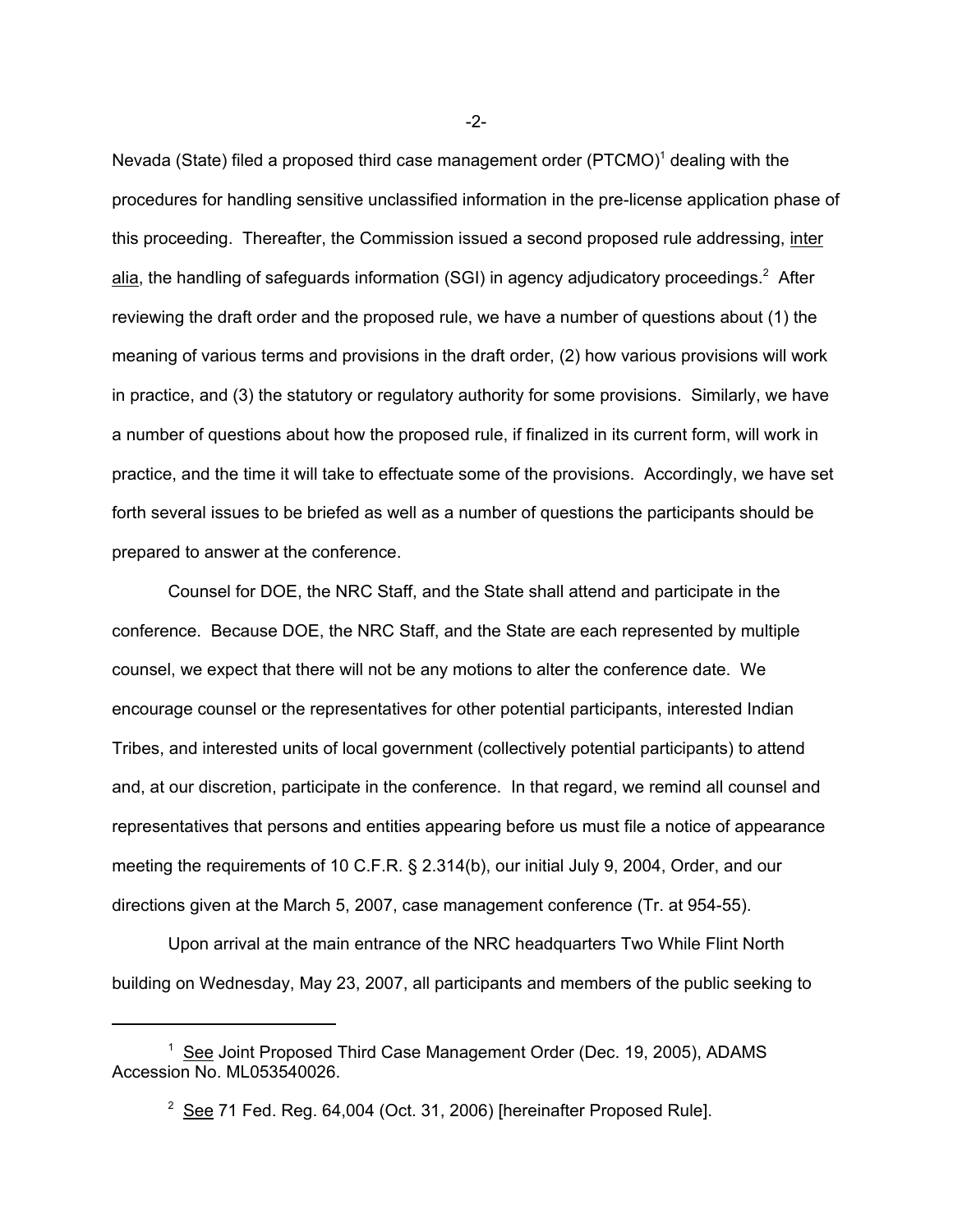attend the case management conference will be required to present photo identification and then undergo security screening. All non-NRC employees must be escorted to the hearing room by an authorized NRC employee. Because of the time required for security procedures, all counsel should arrive no later than 12:30 p.m., EDT, on May 23, 2007, in order not to delay the conference. Similarly, members of the public also should arrive early in order to gain ontime admission to the hearing room.

Counsel, representatives, and members of the public viewing the conference on video monitors at the Las Vegas facility also will be required to present photo identification and then undergo security screening to gain admission into the hearing room.

No later than 1:00 p.m., EDT, Monday, May 21, 2007, the NRC Staff shall e-mail the Board (PAPO@nrc.gov) the names of counsel who will represent the Staff at the conference. No later than that same time and date, counsel for DOE and the State, as well as counsel and the representatives of record of any other potential parties, shall e-mail the Board (PAPO@nrc.gov) the names of all counsel or representatives who wish to participate along with a list of names of all persons associated with that participant who will be attending the conference so that they may be preregistered with NRC Security to expedite entry into the NRC headquarters complex. Any member of the public who wishes to expedite his or her entry into the NRC headquarters complex on May 23, 2007, also should e-mail a similar preregistration by 1:00 p.m., EDT, Monday, May 21, 2007.

No later than 10:00 a.m., PDT, May 21, 2007, counsel and representatives of record of any potential participants who seek to participate in the conference from the Las Vegas hearing room shall e-mail (PAPO@nrc.gov) the names of all counsel or representatives who wish to participate.

-3-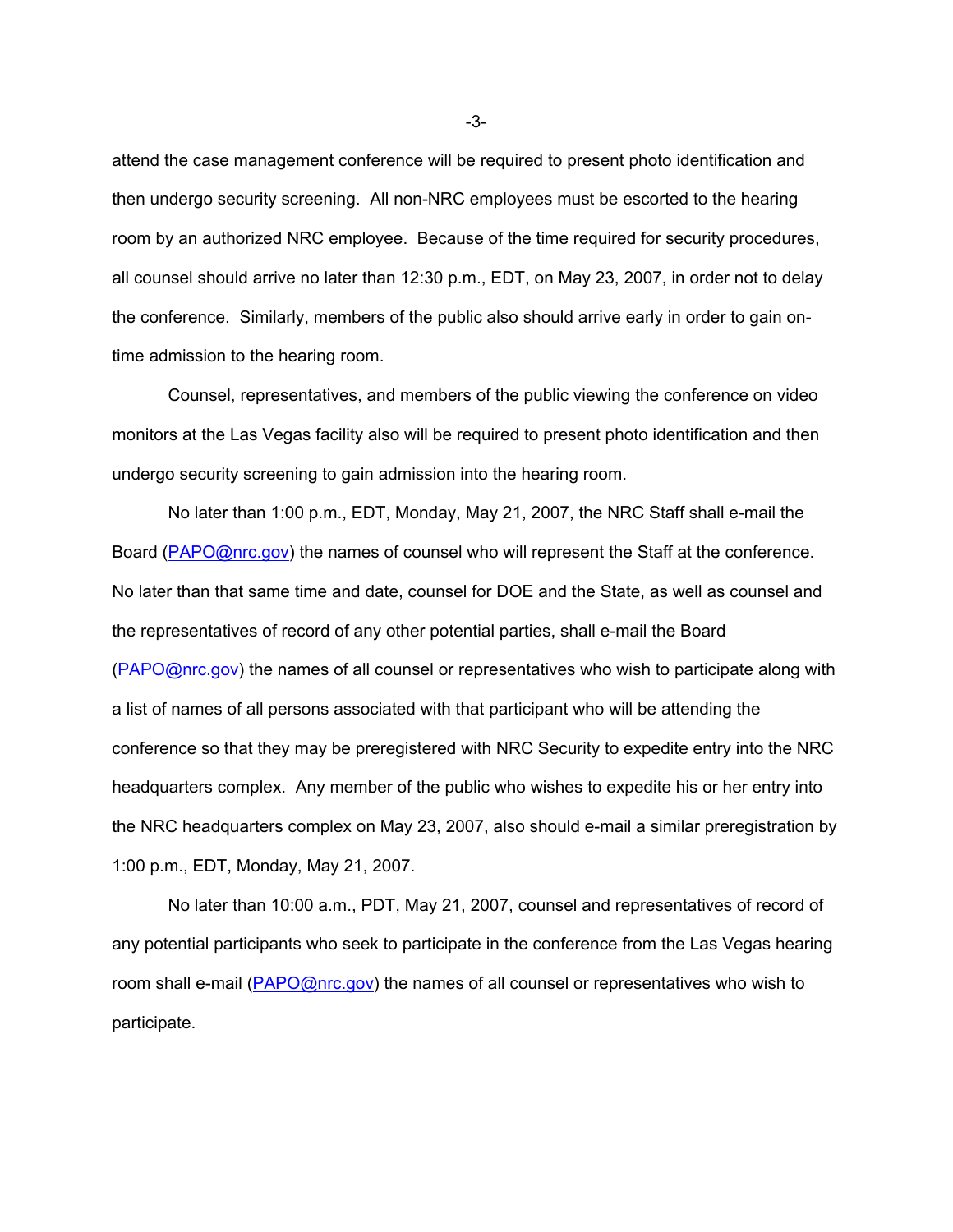A. Questions Requiring Written Answers.

Each of the following questions identify one or more participants expected to provide a

written answer. Although any potential participant is free to file a memorandum answering any

of the questions, the named participant or participants shall file a memorandum fully answering

designated questions 1 through 5. Any participant filing a memorandum answering the following

questions shall do so by May 16, 2007, and should be prepared to discuss its answers at the

conference:

1. Potential substantial delays associated with lack of deadlines for NRC actions.

Given the statutory and regulatory deadlines associated with the high level waste proceeding, time is of the essence during the pre-license application phase.

The PTCMO sets forth a process whereby (a) the originator of the requested SGI document has 20 business days to make an initial need to know determination; (b) the originator has another 40 business days (with the right of indefinite continuance) for the NRC, after receiving the necessary information from the requestor, to conduct a fingerprint criminal history background check or an alternative background check. PTCMO at 16. Thereafter, the requestor who objects to a denial of access to the document cannot file a motion to compel until, inter alia, the originator submits a privilege log, for which there is no filing time deadline. Thus, actions required by the originator will likely consume approximately 90 days and, only at that point, can the Board's review of such motion under 10 C.F.R. § 2.1010(b) even begin. Thus, even if the requestor initiated the process for an SGI document on the same day that DOE certifies its LSN collection, the process set forth in the PTCMO would take over 50% of the likely 6 month pre-license application phase to resolve.

The time problem becomes even more acute if the dispute resolution process specified in the proposed 10 C.F.R.  $\S$  2.1010(b)(6)(i)(D) is used. The dispute resolution process described in that section of the proposed rule adds 40 days to the time-line after a final determination has been made by the NRC.

(DOE, NRC, and the State) Discuss how the process under both scenarios might be expedited and shortened.

2. State Governor Exemption from fingerprinting and background checks.

Prior to the promulgation of new 10 C.F.R. § 73.59(b)(4) (71 Fed. Reg. 33,989, 33,992 (June 13, 2006)), the "Governor of a State or his/her designated representative" were exempt from the fingerprinting and criminal background check requirements by 10 C.F.R. § 73.57(b)(2)(ii). The new section 73.59(b)(4) amended the pertinent exemption language so that it currently refers to the "Governor of a State or his or her designated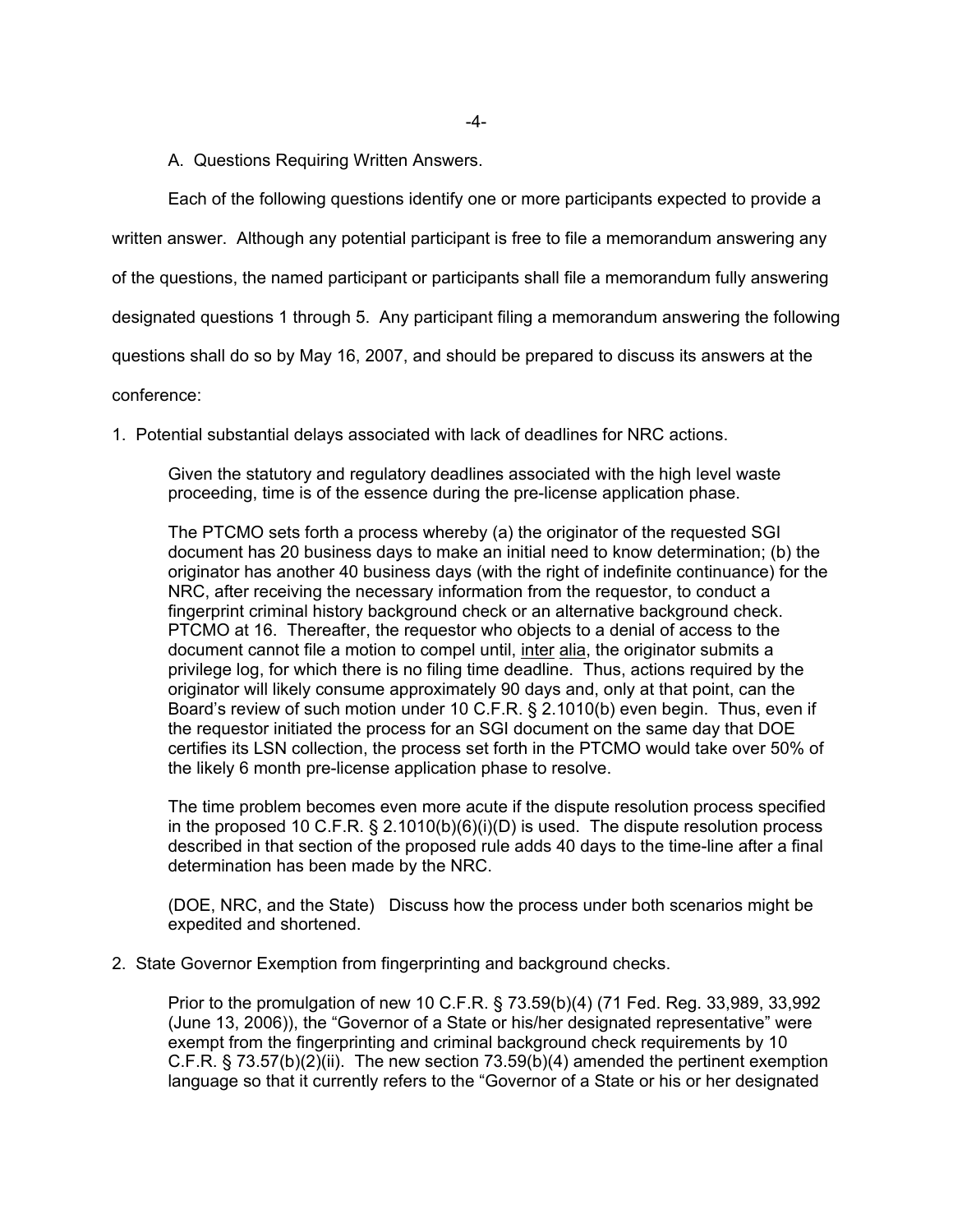State employee representative" (emphasis added).

Although the plain language of new 10 C.F.R. § 73.59(b)(4) appears to narrow the category of individuals exempt from the fingerprint and background check requirements, the Commission's Statement of Considerations accompanying the new rule states that the "[c]urrent regulations in §§ 73.21 and 73.57 relieve Governors or their designated representatives . . . from fingerprinting and criminal history records checks if those individuals seek access to SGI as defined in § 73.2. This final rule continues that relief . . . ." 71 Fed. Reg. at 33,989 (emphasis added). Further, the Statement of Considerations states that "[t]he categories of individuals relieved by the final rule from fingerprinting and criminal history checks are broader than those relieved by existing regulations in §§ 73.21 and 73.57 . . . ." 71 Fed. Reg. at 33,990 (emphasis added).

(a) (NRC) Does the NRC Staff interpret new 10 C.F.R. § 73.59(b)(4) (i.e., "his or her designated State employee representative") as narrowing the category of exempt persons from the previous sections 73.21 and 73.57(b)(2)(ii) (i.e., "his/her designated representative")?

(b) (NRC) To qualify for the exemption, does the NRC Staff interpret new section 73.59(b)(4) to require the designated representative of a Governor to be a state employee?

(c) (NRC) Does the NRC Staff interpret section 73.59(b)(4) to permit the Governor to delegate the designation authority to another State official? If not, what language in section 73.59, the regulatory history of the new rule, or other authority precludes a delegation by the Governor?

(d) (NRC) If the NRC interprets section 73.59(b)(4) to narrow the category of representatives of a State Governor exempt from the fingerprinting and background checks, was the intent, in whole or in part, of the new section 73.59(b)(4) to require the private counsel representing the State of Nevada in the pre-license application proceeding to undergo fingerprinting and background checks before gaining access to SGI? If not, what was the intent underlying the addition of the language "State employee" in section 73.59(b)(4)?

### 3. PTCMO Definitions.

(a) The definition of Naval Nuclear Propulsion Information (NNPI) in the PTCMO states that it "concerns the design, arrangement, development, manufacture, testing, operation, administration, training, maintenance, and repair of the propulsion plants of the naval nuclear powered ships or prototypes, including the associated nuclear support facilities." PTCMO at 1. It then lists a large swath of statutes, regulations, and an Executive Order as governing the disclosure of NNPI. Id. at 1-2.

The word "concerns" is not generally definitional because many things that concern these subjects are not NNPI.

(1) (DOE) Provide the definition of NNPI. Stated otherwise, specify what NNPI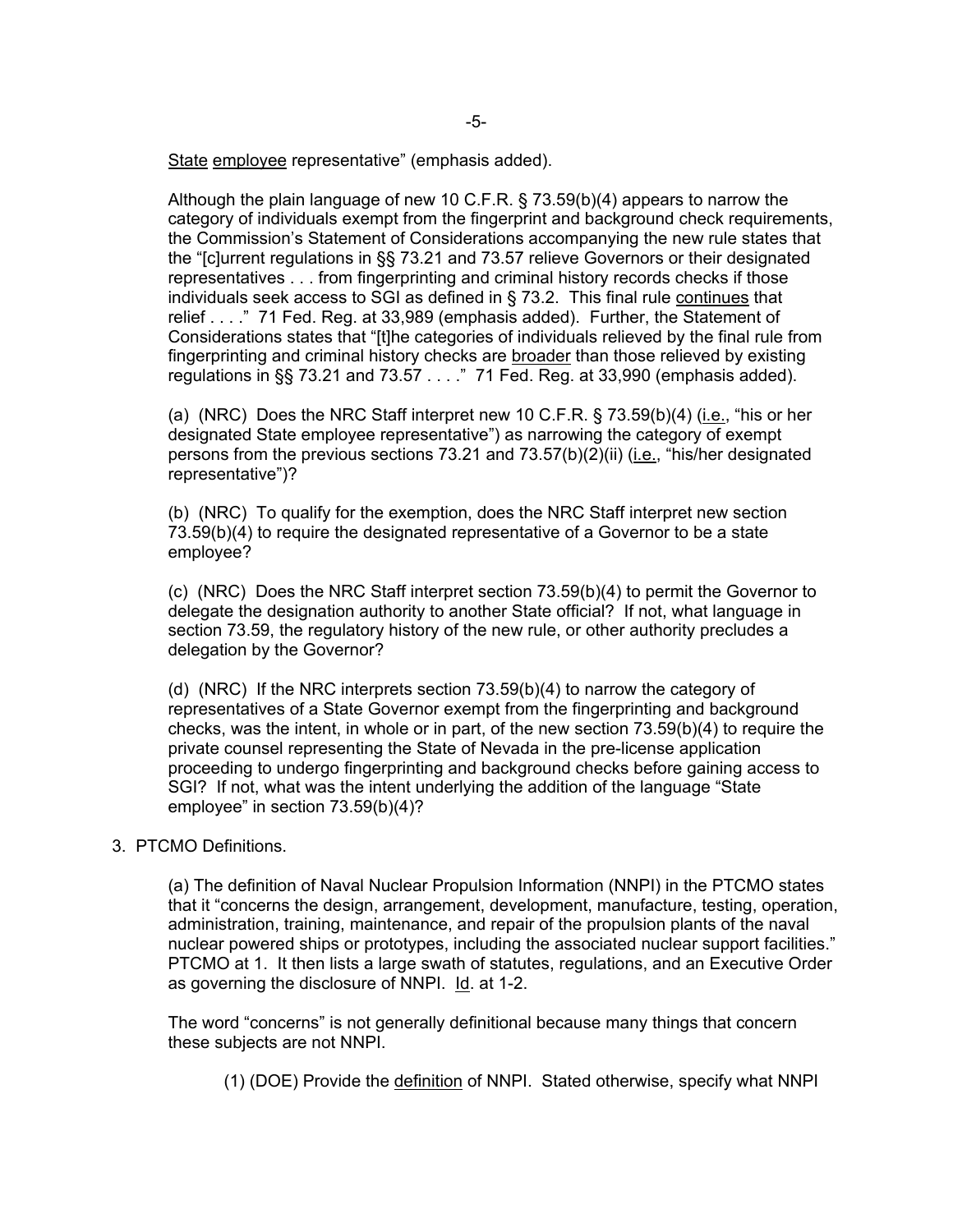means.

(2) (DOE) Provide a specific citation to the statute, regulation or other authority directly supporting the definition of NNPI. If no such statute, regulation, or other authority exists directly supporting the definition of NNPI, so state.

(3) (DOE) Provide a specific citation to the specific statute that exempts NNPI disclosure under exemption 3 of the Freedom of Information Act (FOIA), 5 U.S.C. 552(b)(3), and parallel 10 C.F.R. § 2.390(a)(3).

(4) (DOE) Provide a complete list of all the information that must be included in a privilege log to establish a prima facie case that a NNPI document is entitled to be withheld under Exemption 3 of FOIA.

(5) (DOE) If NNPI is not exempt from disclosure under exemption 3 of FOIA, what is the specific statute, regulation, or other authority that authorizes withholding NNPI. If no such statute, regulation, or other authority exists, so state.

(b) The first sentence of the definition of Official Use Only Information (OUO) in the PTCMO states that OUO is "DOE information that may be protected from disclosure under [FOIA] (5 U.S.C. § 552(b) Exemptions 2 and 3." PTCMO at 2. With respect to Exemption 2, the definition states that OUO is information "predominantly internal to DOE, the disclosure of which would risk circumvention of applicable law or render the documents operationally useless, and includes: critical infrastructure information; vulnerability assessments; inspection guidelines; classification guidelines; and evaluations of critical nuclear systems, facilities, stockpiles and other similar assets." Id. With respect to Exemption 3, the definition states that OUO is information that "includes export controlled information whose unrestricted public dissemination could assist proliferants or potential adversaries of the United States." Id.

FOIA Exemption 2 exempts from disclosure documents "related solely to the internal personnel rules and practices of an agency." 5 U.S.C. § 552(b)(2); see 10 C.F.R. § 2.390(a)(2).

(1) (DOE) With respect to FOIA Exemption 2, explain how the definition in the PTCMO stating that OUO is "predominantly internal to DOE," is consistent with FOIA Exemption 2, which only exempts records "related solely to the internal personnel rules and practices of an agency."

(2) (DOE) Provide a specific citation to the statute, regulation or other authority directly supporting the definition in the PTCMO of Exemption 2 OUO. If no such statute, regulation, or other authority exists directly supporting the definition of Exemption 2 OUO, so state.

(3) (DOE) Provide a complete list of all the elements of information that must be included in a privilege log to establish a prima facie case that an OUO document is entitled to be withheld under Exemption 2 of FOIA.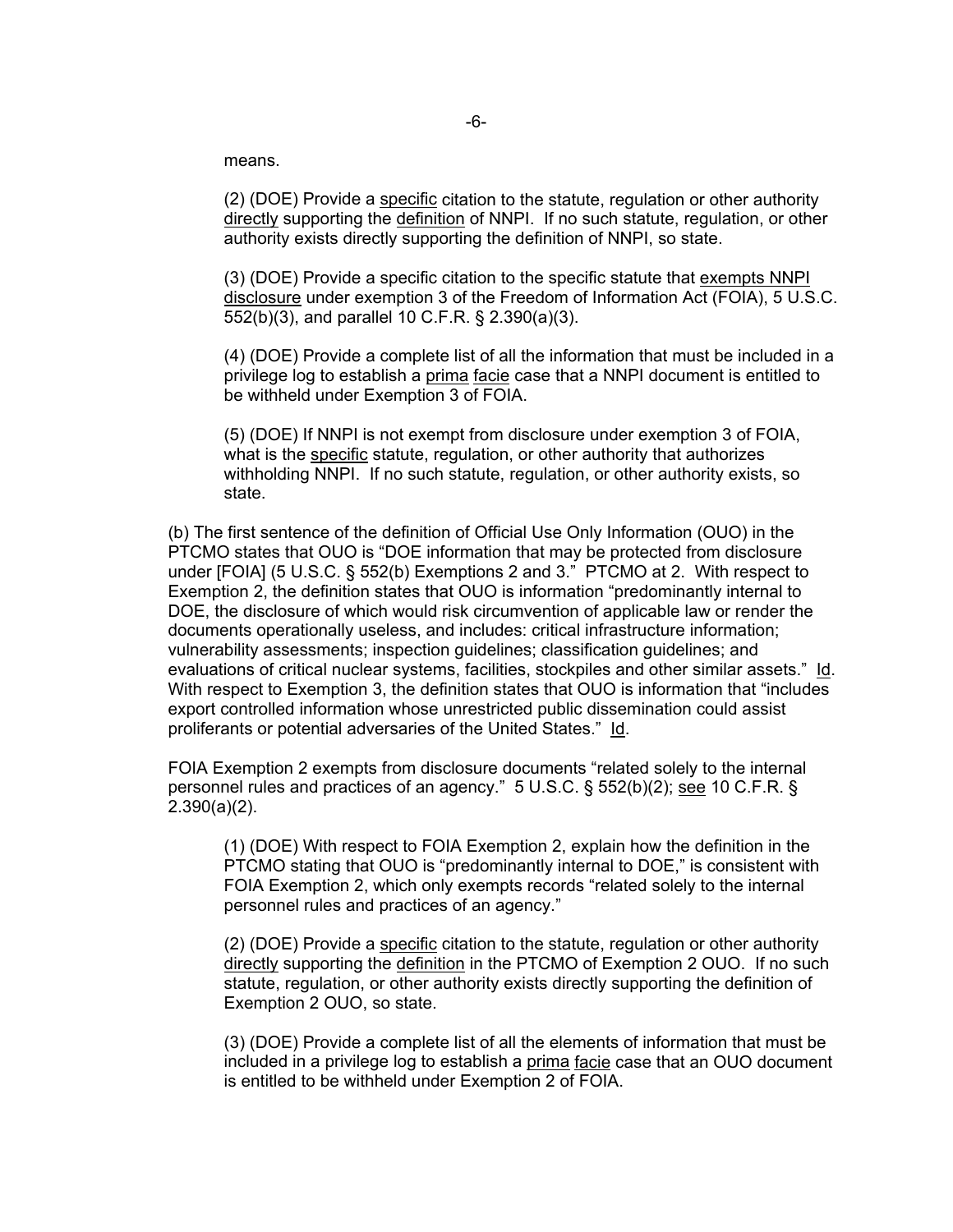FOIA Exemption 3 exempts from disclosure records that are "specifically exempted from disclosure by statute." 5 U.S.C. § 552(b)(3); see 10 C.F.R. § 2.390(a)(3).

(4) (DOE) Provide the definition of export controlled information.

(5) (DOE) Provide a specific citation to the statute, regulation, or other authority directly supporting the definition of export controlled information. If no such statute, regulation, or other authority exists directly supporting the definition of export controlled information, so state.

(6) (DOE) Provide a specific citation to the specific statute that exempts export controlled information from disclosure under Exemption 3 of FOIA.

(7) (DOE) Provide a complete list of all the elements of information that must be included in a privilege log to establish a prima facie case that an export controlled information document is entitled to be withheld under Exemption 3 of FOIA.

(c) The PTCMO defines originator as a "potential party that creates and asserts that a document qualifies" as exempt. PTCMO at 2 (emphasis added).

(1) (NRC) Under the definition of originator, is it the NRC's position that it is not the "creator" of SGI and, therefore, the NRC is not the originator of such information?

(2) (NRC) If not, explain when and how the NRC is the creator and originator of SGI.

4. Production of redacted documents by other federal agencies.

The PTCMO requires DOE, which definitionally includes the Naval Nuclear Propulsion Program, to produce redacted documents. PTCMO at 1, 9. It also requires "[a]ll other federal agencies originating sensitive unclassified information [SUI] subject to this [PTCMO]" to produce redacted versions of such documents. Id. at 9.

(a) (NRC, DOE and State) Under the PTCMO, is the NRC required to produce redacted versions of SGI documents?

(b) (NRC, DOE and State) What "other federal agencies" will be potential parties to the PAPO proceeding and "subject to" the PTCMO?

(c) (NRC, DOE and State) What entity, if any, produces the redacted version of a document on the LSN where the NRC possesses the document but the "other federal agenc[y]," which is the originator, is not "subject to" the PTCMO?

#### 5. SUI Log.

The PTCMO requires the originator of a document to produce a privilege log for certain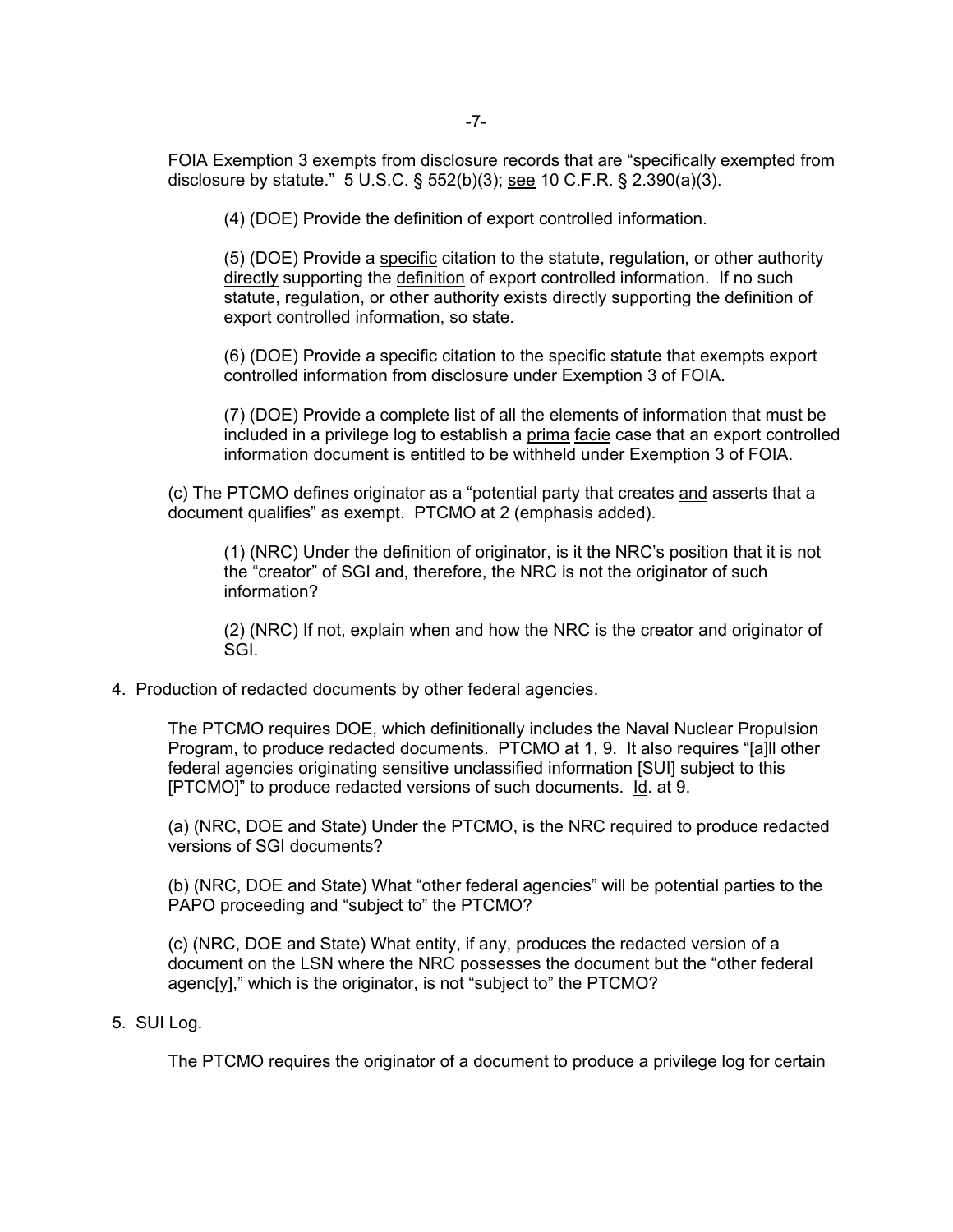contested SUI. PTCMO at 17. The proposed SUI log states, inter alia, that the originator should provide "[a] justification . . . that the information qualifies as [SUI]." PTCMO at App. F.

It appears that the proposed SUI privilege log in the PTCMO is fundamentally different from the privilege log formats contained in the July 8, 2005, Second Case Management Order. The privilege logs in our previous order are based upon the requirement in 10 C.F.R. § 2.336(b)(5) that logs contain "sufficient information for assessing the claim of privilege or protected status." In turn, that regulatory requirement has its roots in Rule 26(b)(5) of the Federal Rules of Civil Procedure, requiring that a privilege log describe a withheld document in a manner that "will enable other parties to assess the applicability of the privilege or protection."

(NRC, DOE and State) Explain why the proposed SUI privilege log should not have to present facts sufficient to establish a prima facie case that the document at issue is entitled to be withheld. Stated otherwise, should not the SUI privilege log require sufficient facts to establish each element of the particular protection claimed for the document?

B. Questions Requiring Oral Answers at the Case Management Conference.

The participant or participants identified at the beginning of each of the following

questions 6 through 10 should be prepared to answer the questions at the conference. Many of

these questions may be answered with an extremely short answer and, where appropriate, the

named participant should be prepared to answer them in that fashion. If time permits, other

participants also may be given an opportunity to respond to some or all of the following

questions.

1. Previously DOE indicated that it had ten Unclassified Controlled Nuclear Information (UNCI) documents in its LSN document collection. Tr. at 692. After our questions concerning the requirements for characterizing documents under section 148 of the AEA, 42 U.S.C. § 2168 (2000), Tr. at 800-03, DOE re-examined its UNCI documents and indicated it was unlikely to have any such documents. Tr. at 928.

(a) (DOE) In light of its previous representations, does DOE currently have any UNCI documents in its LSN document collection?

(b) (DOE) If not, is DOE likely to have any UNCI documents to add to its LSN document collection in the future?

(c) (DOE) If the answer to question (a) and (b) above is no, explain why we should be making provisions for UNCI documents in the PTCMO.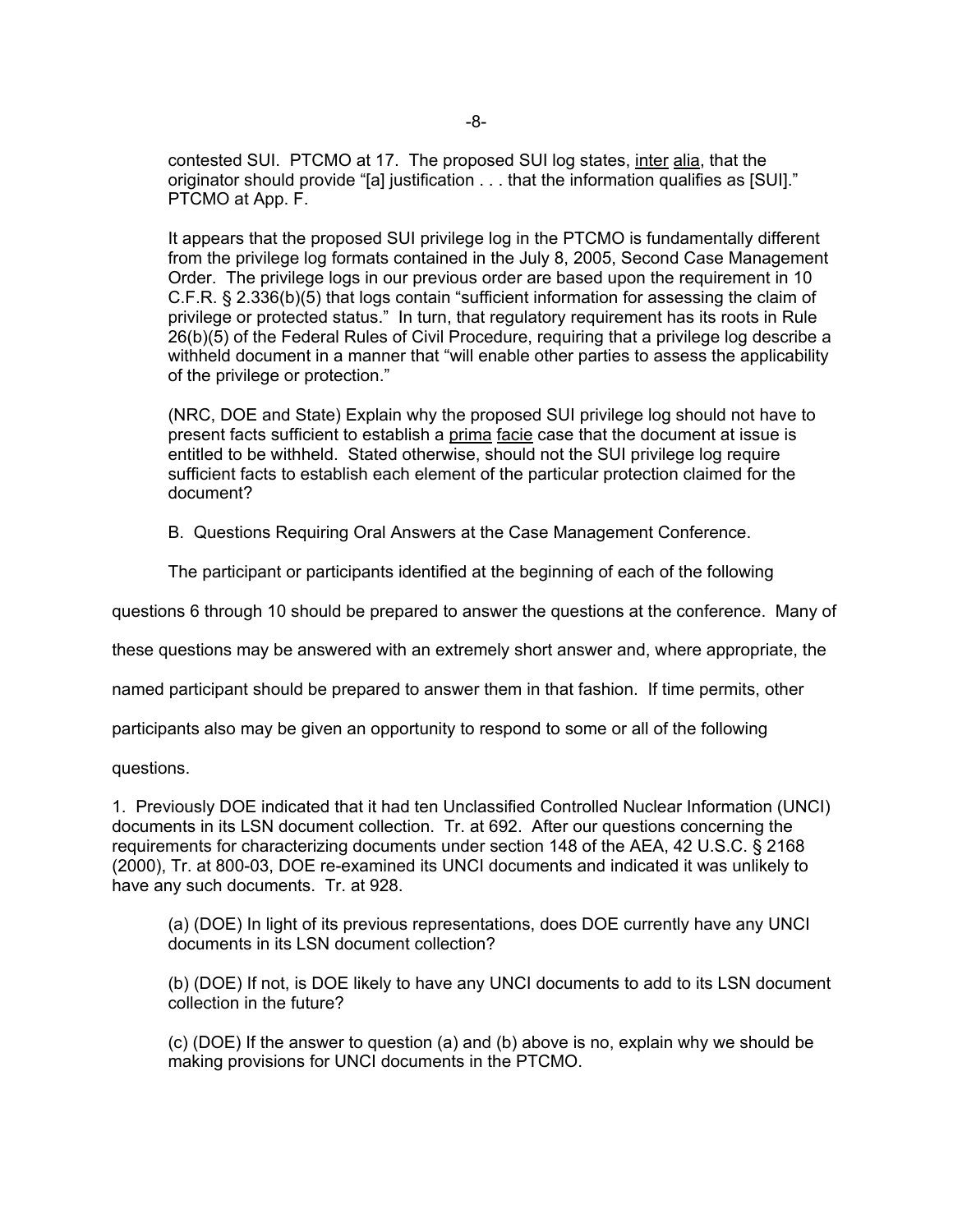2. Immediate opportunity to initiate long lead time actions.

(a) Under the process set forth in the PTCMO, it appears that the "fingerprint criminal history background check" (fingerprint check) and the "alternative background check" (background check), (PTCMO at 11-12), are long lead time actions on the critical path for processing and resolving requests for SGI.

(1) (NRC) For NRC created and possessed SGI documents, what entity or entities (within and without NRC) conducts the fingerprint check?

(2) (NRC) For NRC created and possessed SGI documents, what entity or entities (within and without NRC) conducts the background check?

(3) (NRC) Will the NRC, or the outside entity conducting such checks, accept and expeditiously process requests for fingerprint checks and background checks by a potential party prior to the potential party requesting a specific SGI document or establishing a need to know for such document? If not, why not?

(4) (NRC) If the NRC conducts the fingerprint check and/or the background check, how long will it take to conduct the checks?

(5) (NRC) If the NRC does not conduct the fingerprint check and/or the background check, has the NRC discussed and reached agreement with the entity conducting such checks on how long it will take to conduct the checks?

(6) (NRC) What time limits, if any, can we impose upon NRC to perform these actions?

(i) (NRC) Does the five day time limit of 10 C.F.R. § 2.1018(f)(i) apply? If not, why not?

(ii) (NRC) Does the thirty day time limit of 10 C.F.R. § 2.707 apply? If not, why not?

(7) (DOE) For DOE created and possessed SGI documents, what entity or entities (within and without DOE) conduct the fingerprint check?

(8) (DOE) For DOE created and possessed SGI documents, what entity or entities (within and without DOE) conduct the background check?

(9) (DOE) Will DOE, or the outside entity conducting such checks, accept and expeditiously process requests for fingerprint checks and background checks by a potential party prior to the potential party requesting a specific SGI document or establishing a need to know for such document?

(10) (DOE) If DOE conducts the fingerprint check and/or the background check, how long will it take to conduct the checks?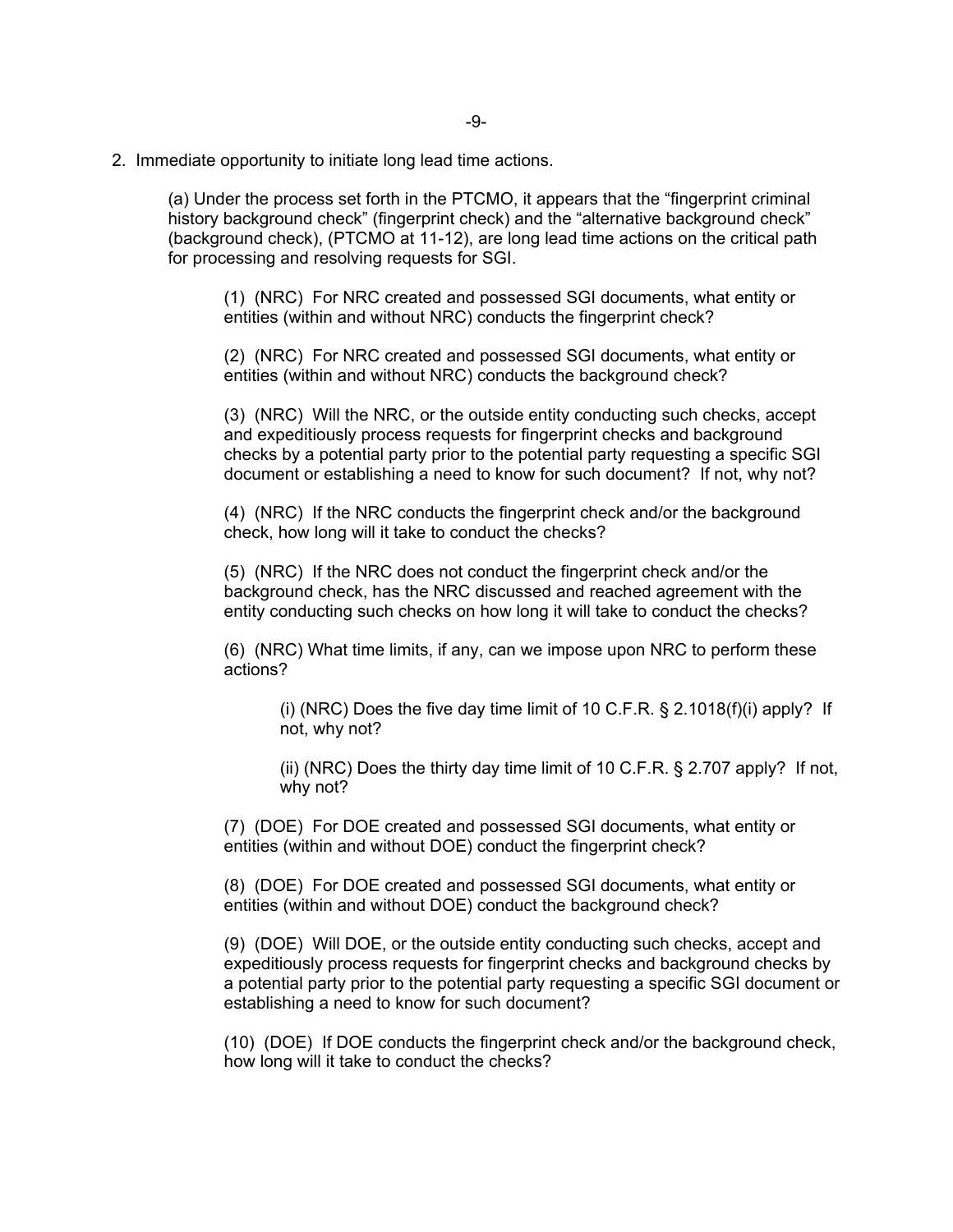(11) (DOE) If DOE does not conduct the fingerprint check and/or the background check, has DOE discussed and reached agreement with the entity conducting such checks on how long it will take to conduct the checks?

(12) (DOE) What time limits, if any, can we impose upon DOE to perform these actions?

(i) (DOE) Does the five day time limit of 10 C.F.R.§ 2.1018(f)(i) apply? If not, why not?

(ii) (DOE) Does the thirty day time limit of 10 C.F.R. § 2.707 apply? If not, why not?

(b) Under the process set forth in the proposed rule, it appears that a "FBI criminal history check" and a "background check" (proposed 10 C.F.R. § 2.1010(b)(6)(i)(B)&(C)) are actions in the critical path for processing and resolving requests for SGI.

(1) (NRC and DOE) The PTCMO states that the information required to be provided for the background check shall be submitted on standard form SF-85. PTCMO at 12. Under the proposed rule, will SF-85 be used to gather the information for the background check?

(2) (NRC) Under the proposed rule, will the NRC accept and expeditiously process requests for fingerprint checks and background checks by potential parties prior to the potential party requesting a specific SGI document or establishing a need to know for such document?

(3) (NRC) Under the proposed rule, will the time needed for a background check be any different than the time needed for one under the PTCMO?

(4) (NRC) What will the NRC background check cost?

(5) (NRC) Under the proposed rule, what time limits, if any, can we impose upon NRC to perform the fingerprint and background checks?

(6) On its face, the proposed rule does not appear to designate what entity will perform the fingerprinting and background checks for non dual possession DOE SGI.

(i) If DOE performs the checks, will DOE accept and expeditiously process requests for fingerprint and background checks by potential parties prior to the potential party requesting a specific SGI document or establishing a need to know for such document?

(ii) (DOE) If DOE performs the checks, what process will it follow to determine trustworthiness and reliability?

(iii) (DOE) If DOE is not to perform the checks, how will the process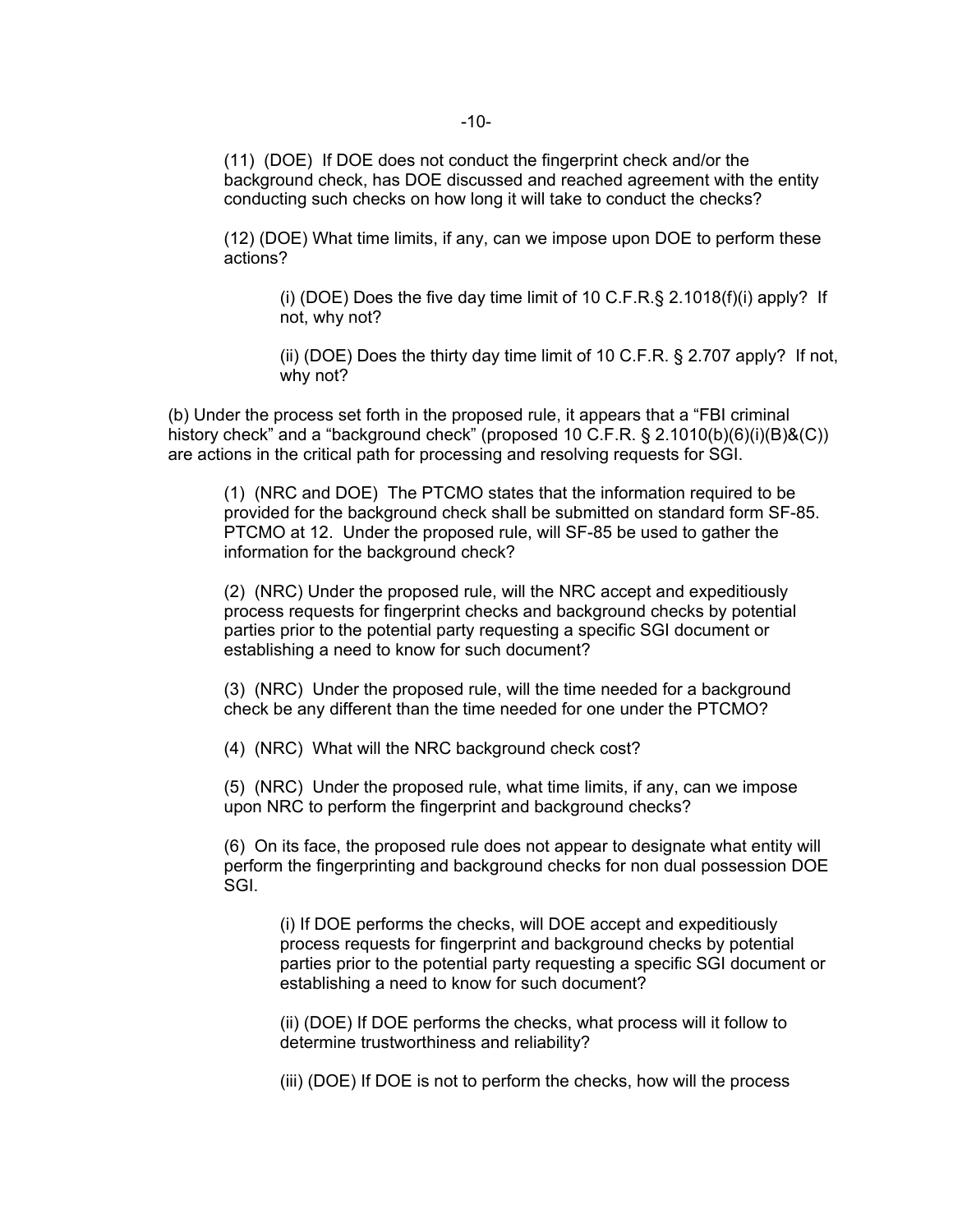work?

(iv) (DOE) If DOE performs the background check, how long will it take?

(v) (DOE) If DOE performs the check, what will the background check cost?

3. Criminal history and background check determinations - criteria and standards.

Under the proposed 10 C.F.R.  $\S$  2.1010(b)(6)(i), in addition to the requisite "need to know," an individual seeking access to SGI must undergo (1) a FBI criminal history check (10 C.F.R. 2.1010(b)(6)(i)(B)) and (2) a background check for trustworthiness and reliability (10 C.F.R. § 2.1010(b)(6)(i)(C)).

(a) Proposed 10 C.F.R. § 2.1010(b)(6)(i)(B) states that the requestor must submit fingerprints to the NRC Office of Administration [OA] and that the same office will make a "determination" on "[the] individual's criminal history."

(1) (NRC) Is the submission of fingerprints the only step necessary for an individual seeking access to SGI to initiate the process?

(2) (NRC) What information from a criminal history check is provided OA upon which a "determination" is made?

(3) (NRC) What criteria or standards are applied by OA to reach a "determination"?

(4) (NRC) With regard to the determination on an individual's criminal history, is this a distinct determination, separate from an overall determination regarding the individual's trustworthiness and reliability?

(5) (NRC) If OA makes an initial determination on criminal history alone, is this determination subject to challenge?

(6) (NRC) Proposed section  $2.1010(b)(6)(i)(B)$  states that "before an adverse determination . . . on individual's criminal history, the individual shall be afforded the protections of § 73.57." Are the "protections" cited in the proposed section the protections found in section 73.57(e)(1) & (2)?

(7) (NRC) Is completion of a criminal history check, and any determination relating to such a check, required before the NRC initiates a "background check"?

(b) Proposed 10 C.F.R.  $\S$  2.1010(b)(6)(i)(C) states that in order for an individual to gain access to SGI the OA must find, "based on a background check, that the individual is trustworthy and reliable."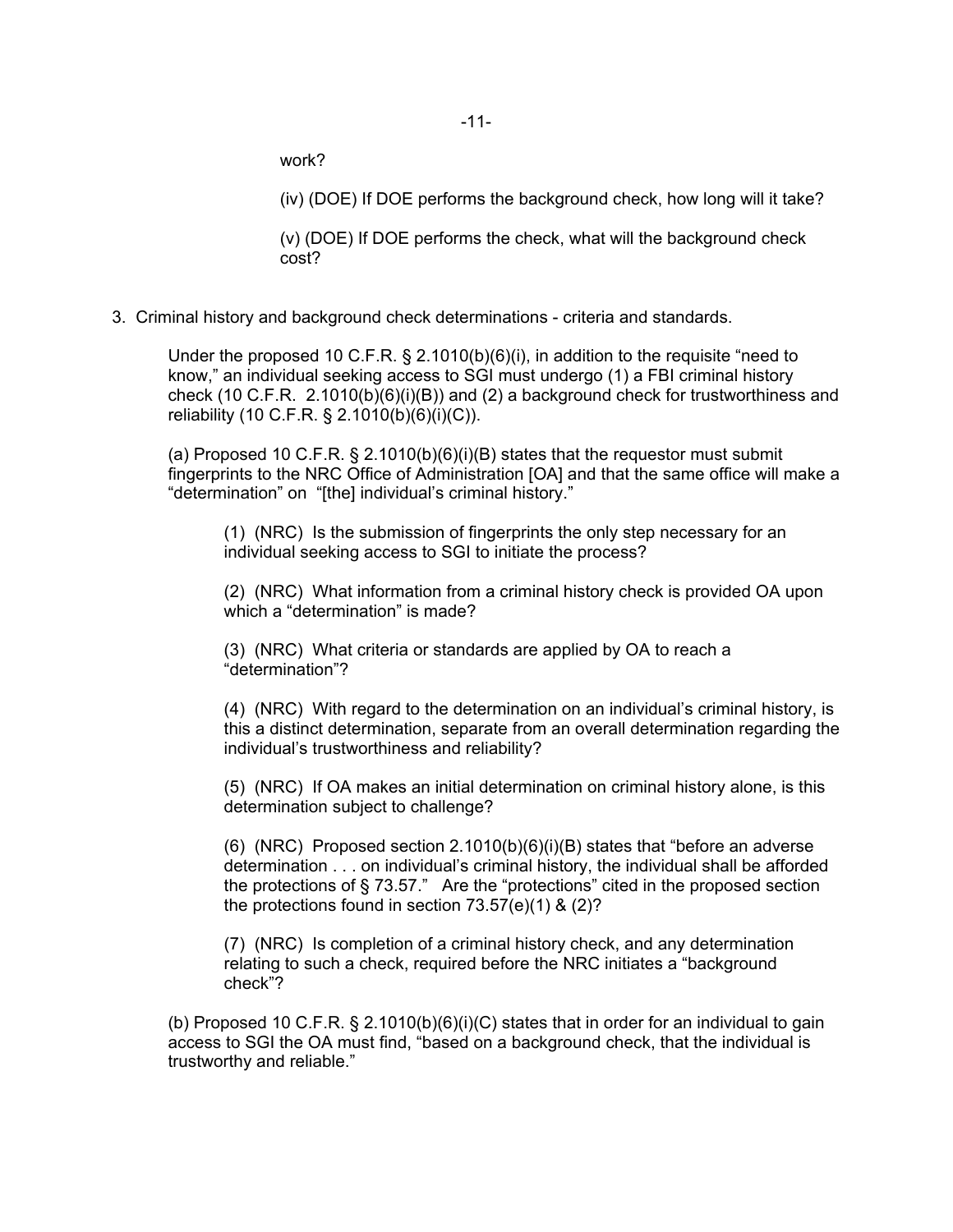(1) (NRC) What information must an individual seeking SGI provide for the OA to make its determination?

(2) (NRC) Will the individual seeking SGI be required to submit this information to OA at the same time the individual submits fingerprints? If not, when will the individual seeking SGI be required to submit this information?

(3) (NRC) What criteria or standards are applied by OA to reach a determination that an individual is trustworthy and reliable?

(4) (NRC) The proposed rule defines "trustworthiness and reliability" generally as "dependable in judgment, character, and performance." What specific guidelines will OA use when making this determination?

(c) Proposed 10 C.F.R. § 2.1010(b)(6)(i)(D) provides, inter alia, for an appeal to the PAPO from the OA's "final adverse determination on trustworthiness and reliability" under an "abuse of discretion" standard of review.

(1) (NRC) If section  $2.1010(b)(6)(i)(B)$  requires a distinct and preliminary determination based upon criminal history, is there an appeal process to challenge the OA determination on the individual's criminal history?

4. Proposed 10 C.F.R. § 2.1010(b)(6)(i)(D) states that "[f]or purposes of review, the adverse determination [on trustworthiness and reliability] must be in writing and set forth the grounds for the determination."

(a) (NRC) Under proposed section  $2.1010(b)(6)(i)(D)$ , how much time may NRC take to issue its written adverse determination?

(b) (NRC) What time limits, if any, can we impose upon NRC to issue its written adverse determination?

(c) (NRC) Is the "formal adverse determination" of the first sentence of proposed 10 C.F.R. § 73.57(e)(3) referring to the same written final adverse determination on trustworthiness and reliability in proposed 10 C.F.R. § 2.1010(b)(6)(i)(D)?

#### 5. Existence of safeguards information during pre-license application phase.

The Commission's current regulations, 10 C.F.R. § 73.2, define SGI as information that identifies two categories of "a licensee's or applicant's" security measures. At an earlier case management conference, NRC Staff counsel indicated that, by definition, there can be no SGI until an application is filed. Tr. at 288-89. We rejected this interpretation of the regulations because, inter alia, the regulations clearly contemplate that SGI exists during the pre-license application phase proceeding. Tr. at 312-14. See 10 C.F.R. § 2.1003(a)(4)(iii) (during the pre-license application phase a bibliographic header for SGI must be provided); 10 C.F.R. § 2.1010(b)(6) (potential parties must protect SGI in accordance with requirements of 10 C.F.R. § 73.21; PAPO may prescribe procedures to prevent disclosure of SGI).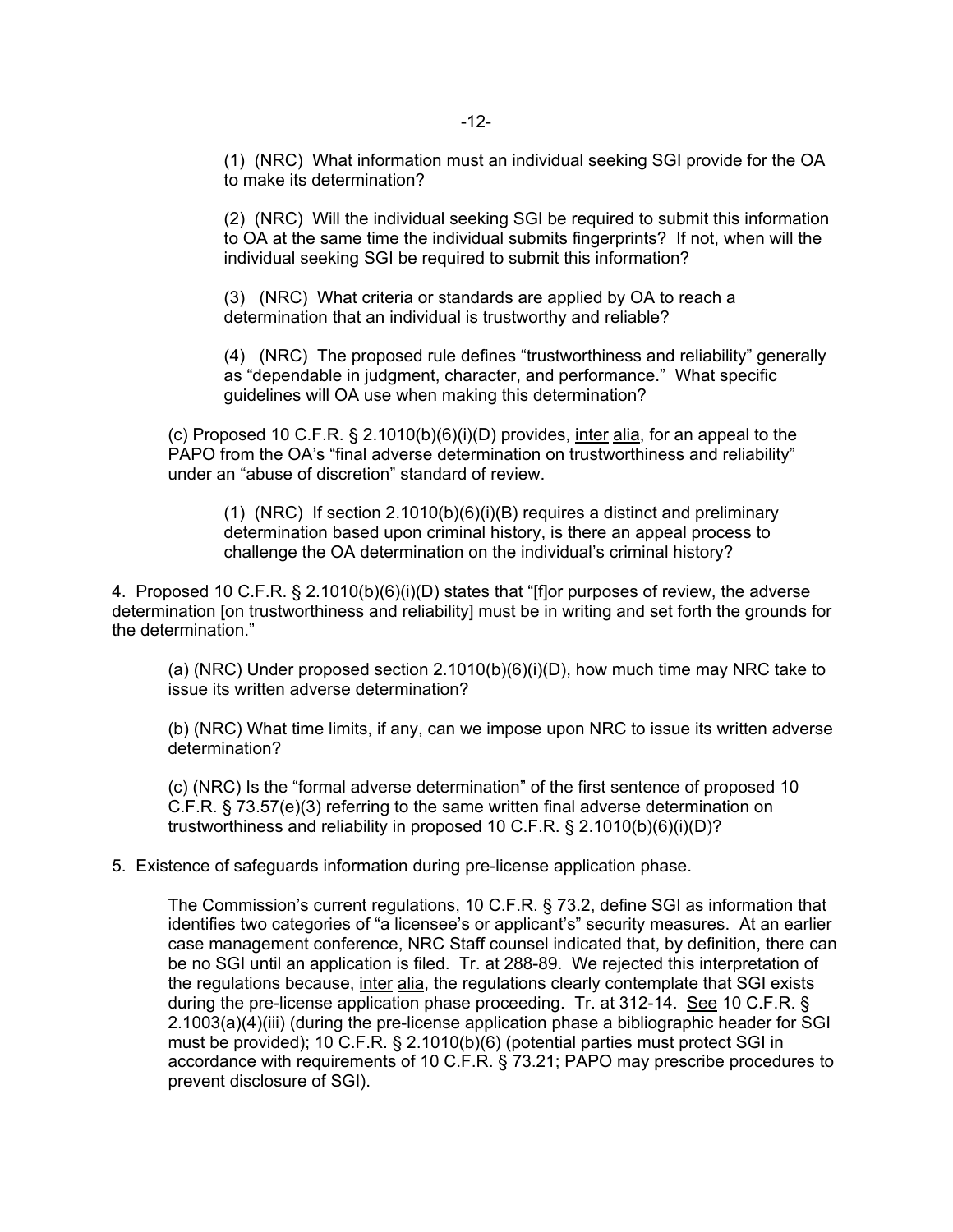Although more expansive, the new definition of SGI in the recently promulgated 10 C.F.R. § 73.59(a), 71 Fed. Reg. at 33,992, which applies only to that section, carries forth the same limitation in section 73.2 of "a licensee's or applicant's" security measures with respect to the categories of security measures. The definition of safeguards in proposed 10 C.F.R. § 2.4 generally tracts the definition in section 73.59(a).

(a) (NRC) Does the NRC Staff interpret the meaning of SGI in recently promulgated 10 C.F.R. § 73.59(a) definitionally to preclude SGI during the pre-license application phase of the proceeding before DOE files its application?

(b) (NRC) Is it the NRC Staff's position that the definition of SGI in proposed 10 C.F.R. § 2.4 definitionally precludes the existence of SGI during the pre-license application phase of the proceeding before DOE files its application?

It is so ORDERED.

For the Pre-License Application Presiding Officer Board

[Original signed by:]

 $\overline{a}$ 

Thomas S. Moore, Chairman Administrative Judge

Rockville, MD April 19, 2007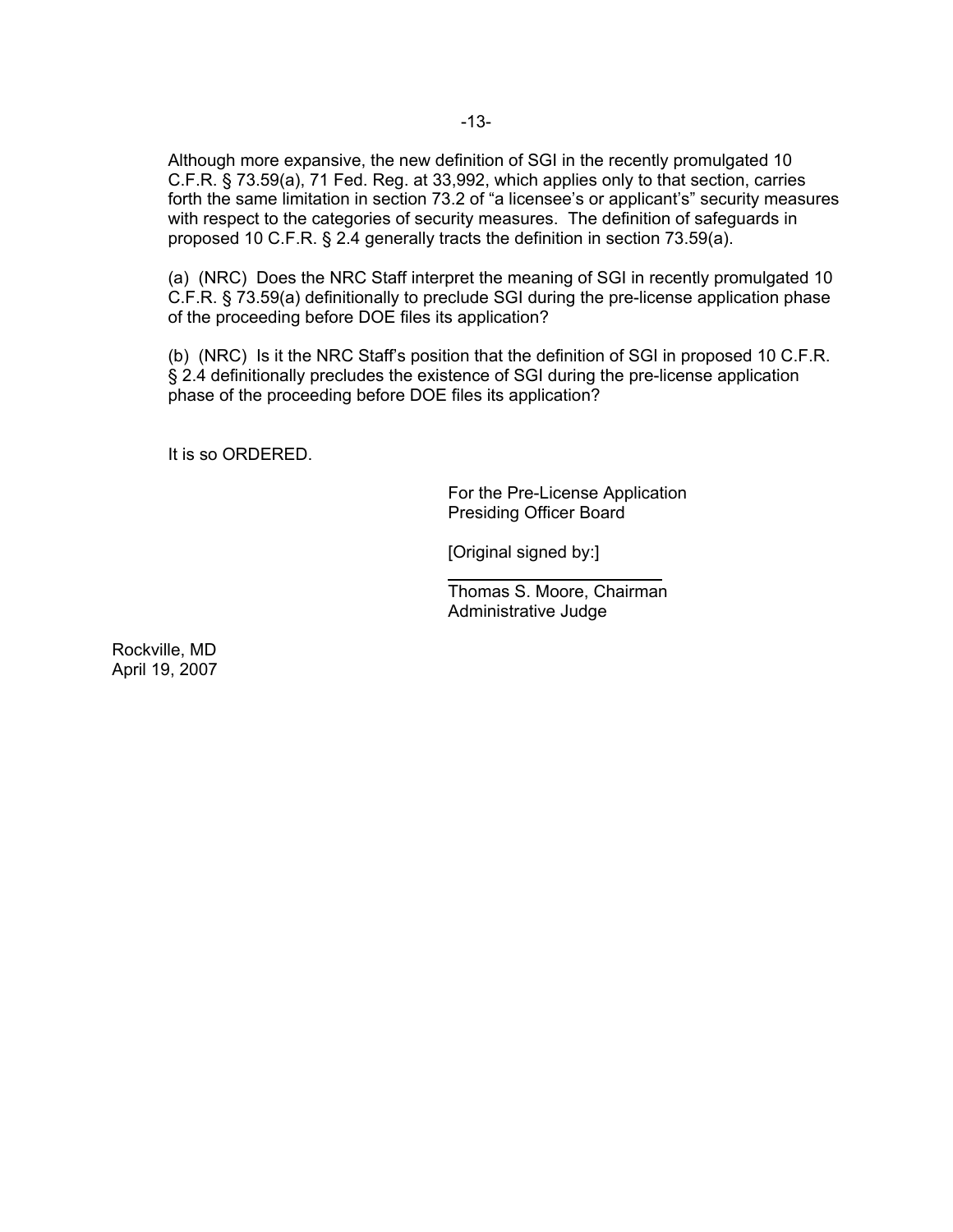# UNITED STATES OF AMERICA NUCLEAR REGULATORY COMMISSION

In the Matter of (1)

U.S. DEPARTMENT OF ENERGY (a) CONSIDERING RAPO-00

(High-Level Waste Repository: Pre-Application Matters) (1999)

# CERTIFICATE OF SERVICE

)

 ) )

I hereby certify that copies of the foregoing PAPO BOARD ORDER (SCHEDULING CASE MANAGEMENT CONFERENCE) have been served upon the following persons either by Electronic Information Exchange or electronic mail (denoted by an asterisk (\*)).

**U.S. Nuclear Regulatory Commission Atomic Safety and Licensing Board Panel** Mail Stop - T-3 F23 Washington, DC 20555-0001 **Thomas S. Moore, Chair Administrative Judge** E-mail: PAPO@nrc.gov **Alex S. Karlin Administrative Judge** E-mail: PAPO@nrc.gov **Alan S. Rosenthal Administrative Judge** E-mail: PAPO@nrc.gov & rsnthl@comcast.net **G. Paul Bollwerk, III Administrative Judge** E-mail: PAPO@nrc.gov **Anthony C. Eitreim, Esq. Chief Counsel** E-mail: PAPO@nrc.gov **James M. Cutchin** E-mail: PAPO@nrc.gov

**Jered Lindsay** E-mail: PAPO@nrc.gov **Marcia Carpentier\*** E-mail: PAPO@nrc.gov **Margaret Parish** E-mail: PAPO@nrc.gov **Debra Wolf** E-mail: PAPO@nrc.gov **Bradley S. Baxter\*** E-mail: bxb@nrc.gov **Daniel J. Graser LSN Administrator** E-mail: djg2@nrc.gov **ASLBP HLW Adjudication** E-mail: ASLBP\_HLW\_Adjudication@nrc.gov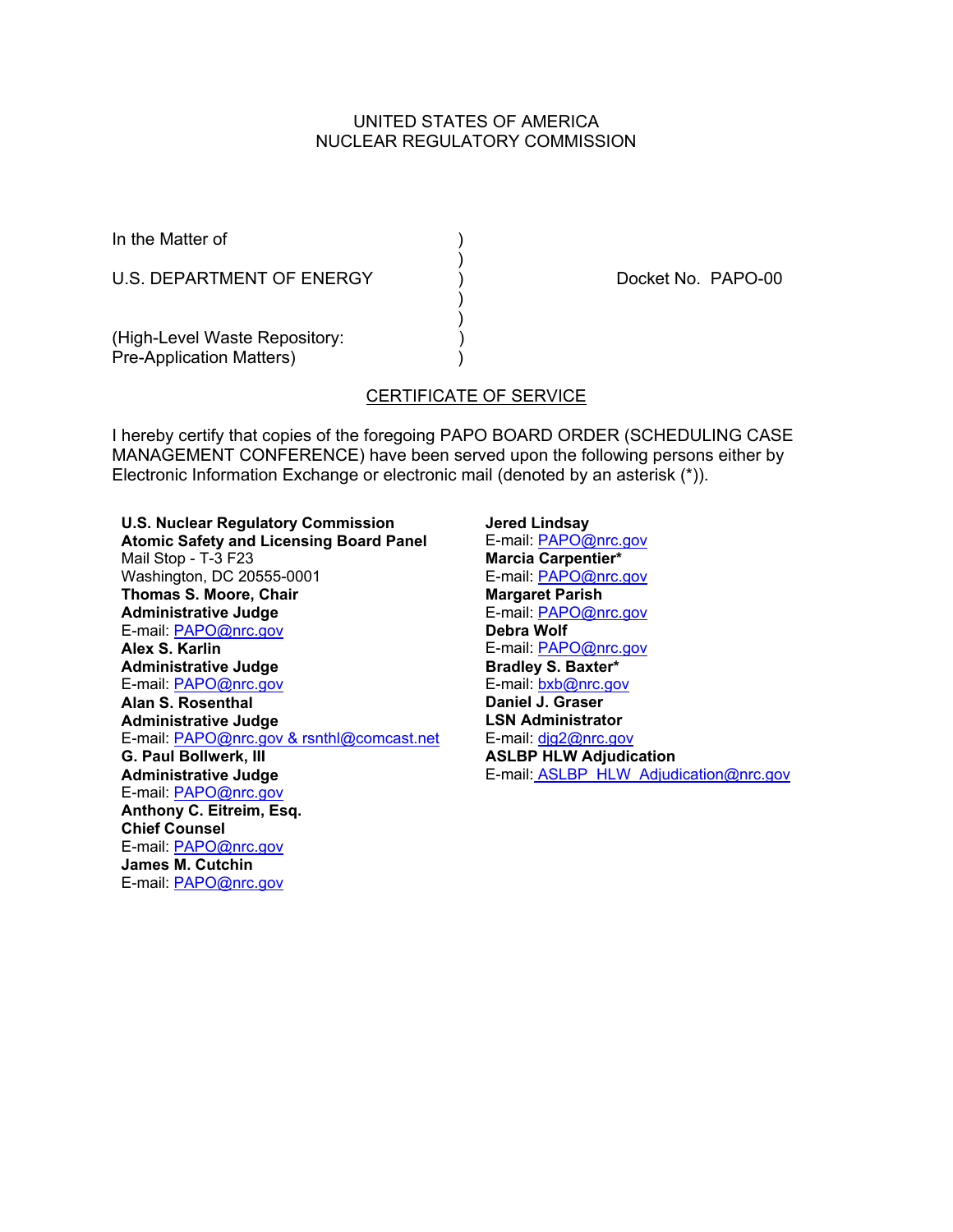Docket No. PAPO-00 PAPO BOARD ORDER (SCHEDULING CASE MANAGEMENT CONFERENCE) -2-

**U.S. Nuclear Regulatory Commission Office of the Secretary of the Commission** Mail Stop - O-16 C1 Washington, DC 20555-0001 **Hearing Docket** E-mail: hearingdocket@nrc.gov **Andrew L. Bates** E-mail: alb@nrc.gov **Adria T. Byrdsong** E-mail: atb1@nrc.gov **Emile L. Julian, Esq.** E-mail: elj@nrc.gov **Evangeline S. Ngbea** E-mail: esn@nrc.gov **Rebecca L. Giitter** E-mail: rll@nrc.gov

**U.S. Nuclear Regulatory Commission Office of the General Counsel** Mail Stop - O-15 D21 Washington, DC 20555-0001 **Karen D. Cyr, Esq.\* General Counsel** E-mail: kdc@nrc.gov **Gwendolyn D. Hawkins** E-mail: gxh2@nrc.gov **Janice E. Moore, Esq.** E-mail: jem@nrc.gov **Trip Rothschild, Esq.\*** E-mail: tbr@nrc.gov **Mitzi A. Young, Esq.** E-mail: may@nrc.gov **Marian L. Zobler, Esq.** E-mail: mlz@nrc.gov **OGCMailCenter** E-mail: OGCMailCenter@nrc.gov

**U.S. Nuclear Regulatory Commission Office of Congressional Affairs** Mail Stop -O-17A3 **Thomas R. Combs\*** E-mail: trc@nrc.gov

**U.S. Nuclear Regulatory Commission Office of Public Affairs** Mail Stop - O-2A13 **David McIntyre** E-mail: dtm@nrc.gov

**Hunton & Williams LLP Counsel for the U.S. Department of Energy** Riverfront Plaza, East Tower 951 East Byrd Street Richmond, VA 23219 **W. Jeffery Edwards, Esq.** E-mail: jedwards@hunton.com **Kelly L. Faglioni, Esq.** E-mail: kfaglioni@hunton.com **Melissa Grier** E-mail: mgrier@hunton.com **Donald P. Irwin, Esq.** E-mail: dirwin@hunton.com **Stephanie Meharg** E-mail: smeharg@hunton.com **Edward P. Noonan, Esq.** E-mail: enoonan@hunton.com **Audrey B. Rusteau** E-mail: arusteau@hunton.com **Michael R. Shebelskie, Esq.** E-mail: mshebelskie@hunton.com **Pat Slayton** E-mail: pslayton@hunton.com **Belinda A. Wright** E-mail: bwright@hunton.com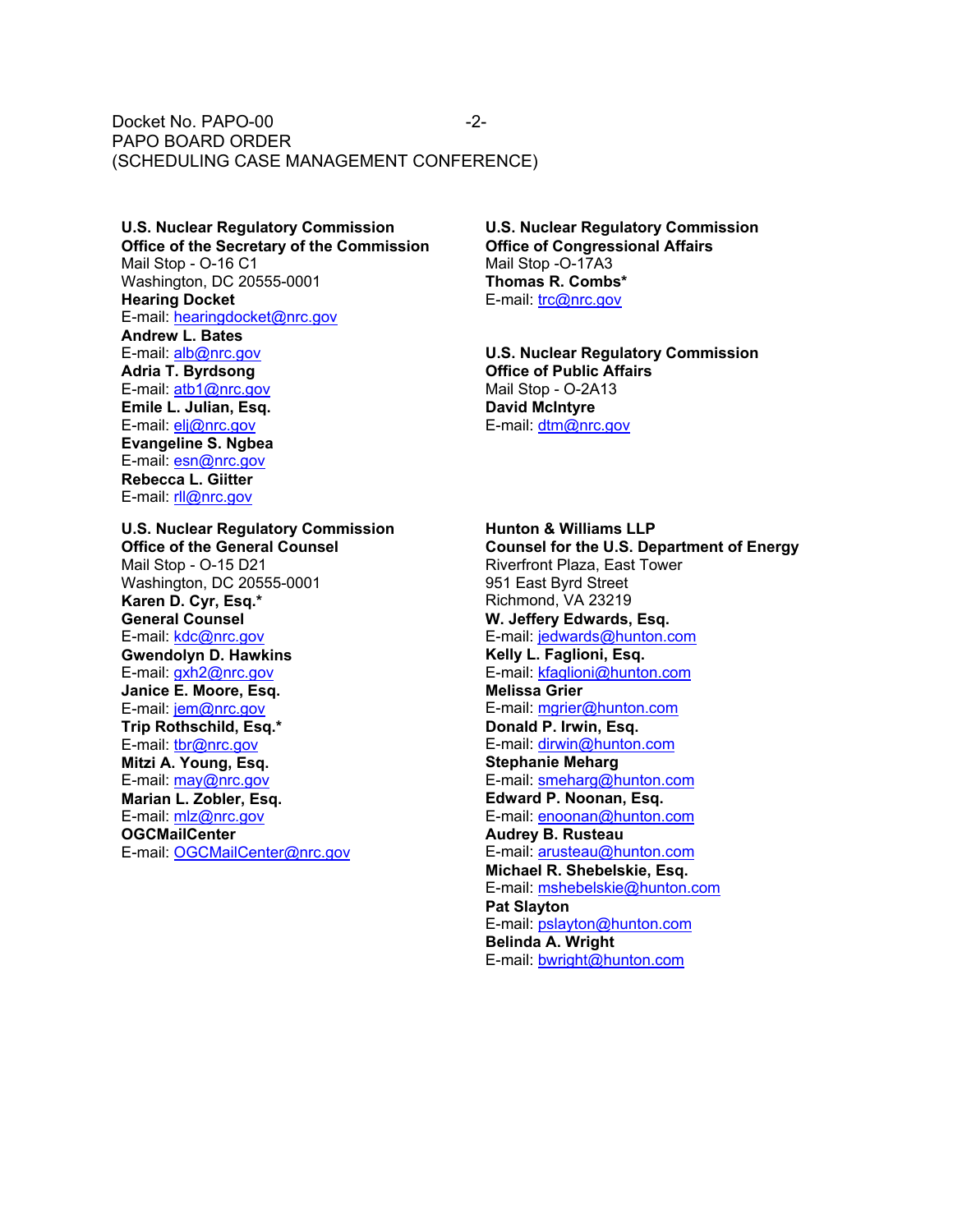Docket No. PAPO-00 PAPO BOARD ORDER (SCHEDULING CASE MANAGEMENT CONFERENCE) -3-

# **Egan, Fitzpatrick & Malsch, PLLC**

**Counsel for the State of Nevada** 2001 K Street Washington, DC 20006 **Robert J. Cynkar, Esq.\*** E-mail: rcynkar@cuneolaw.com **Joseph R. Egan, Esq.** E-mail: eganpc@aol.com **Charles J. Fitzpatrick, Esq.** E-mail: cfitzpatrick@nuclearlawyer.com **Martin G. Malsch, Esq.** E-mail: mmalsch@nuclearlawyer.com **Susan Montesi** E-mail: smontesi@nuclearlawyer.com **Nakita Toliver** E-mail: ntoliver@nuclearlawyer.com

**U.S. Department of Energy Office of General Counsel** 1000 Independence Avenue, S.W. Washington, DC 20585 **Martha S. Crosland, Esq.** E-mail: martha.crosland@hq.doe.gov **Angela M. Kordyak, Esq**. E-mail: angela.kordyak@hq.doe.gov **Mary B. Neumayr, Esq.\*** E-mail: mary.neumayr@hg.doe.gov

#### **U.S. Department Of Energy Office of General Counsel**

1551 Hillshire Drive Las Vegas, NV 89134-6321 **George W. Hellstrom** E-mail: george.hellstrom@ymp.gov

#### **Carter Ledyard & Milburn, LLP**

**Counsel for Lincoln County** 1401 Eye Street, N.W. Suite 300 Washington, DC 20005 **Barry S. Neuman, Esq.** E-mail: neuman@clm.com

**U.S. Department of Energy** 1000 Independence Avenue, S.W. Washington, DC 20585 **Eric Knox, Associate Director, Systems Operations and External Relations, OCRWM**\* E-mail: eric.knox@hq.doe.gov **Dong Kim, LSN Project Manager, OCRWM\*** E-mail: dong.kim@rw.doe.gov

**U.S. Department of Energy Office of Civilian Radioactive Waste Mgmt Office of Repository Development** 1551 Hillshire Drive Las Vegas, NV 89134-6321  **Director\*** E-mail: **Timothy C. Gunter** E-mail: timothy\_gunter@ymp.gov

**Churchill, Esmeralda, Eureka, Mineral and Lander County's** 1705 Wildcat Lane Ogden, UT 84403 **Loreen Pitchford, LSN Coordinator for Lander County** E-mail: lpitchford@comcast.net

**City of Las Vegas** 400 Stewart Ave. Las Vegas, NV 89101 **Margaret Plaster, Management Analyst** E-mail: mplaster@LasVegasNevada.gov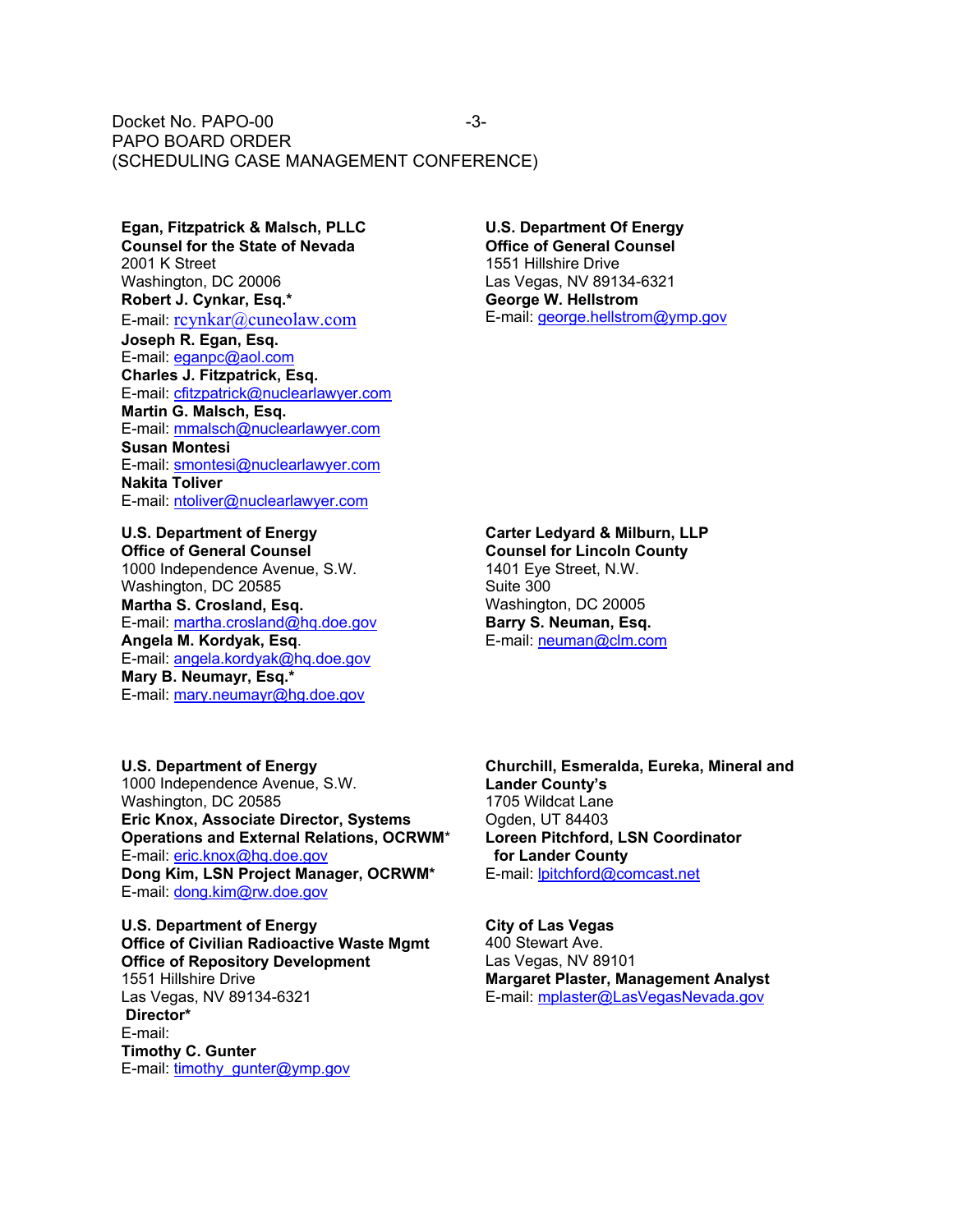#### Docket No. PAPO-00 PAPO BOARD ORDER (SCHEDULING CASE MANAGEMENT CONFERENCE) -4-

**Clark County (NV) Nuclear Waste Division** 500 S. Grand Central Parkway Las Vegas, NV 89155 **Irene Navis\*** E-mail: iln@co.clark.nv.us **Engelbrecht von Tiesenhausen** E-mail: evt@co.clark.nv.us

**Eureka County and Lander County, Nevada Harmon, Curran, Speilberg & Eisenberg, LLP** 1726 M. Street N.W., Suite 600 Washington, DC 20036 **Diane Curran, Esq**. Email: dcurran@harmoncurran.com

**Inyo County (CA) Yucca Mtn Nuclear Waste Repository Assessment Office** 163 May St. Bishop, CA 93514 **Chris Howard**, **GIS/LAN Administrator** E-mail: choward@inyowater.org

**Nevada Nuclear Waste Task Force** P.O. Box 26177 Las Vegas, NV 89126 **Judy Treichel, Executive Director** E-mail: judynwtf@aol.com

**Nuclear Energy Institute** 1776 I Street, NW, Suite 400 Washington, DC 20006-3708 **Michael A. Bauser, Esq. Associate General Counsel** E-mail: mab@nei.org **Anne W. Cottingham, Esq.** E-mail: awc@nei.org **Ellen C. Ginsberg, Esq.** E-mail: ecg@nei.org **Rod McCullum\*** E-mail: rxm@nei.org **Steven P. Kraft\*** E-mail: spk@nei.org

**Nuclear Waste Project Office** 1761 East College Parkway, Suite 118 Carson City, NV 89706 **Robert Loux** E-mail: bloux@nuc.state.nv.us **Steve Frishman, Tech. Policy Coordinator E-mail:** steve.frishman@gmail.com

**Public Citizen** 215 Pennsylvania Ave, SE Washington, DC 20003 **Michele Boyd, Legislative Director Critical Mass Energy and Environment** E-mail: mboyd@citizen.org

**Senator Harry Reid** Room 528 Hart Senate Office Building United States Senate Washington, DC 20510-2803 **Sandra Schubert** E-mail: sandra\_schubert@reid.senate.gov

**Talisman International, LLC** 1000 Potomac St., NW Suite 300 Washington, D.C. 20007 **Patricia Larimore** E-mail: plarimore@talisman-intl.com

**White Pine County City of Caliente Lincoln County** P.O. Box 126 Caliente, NV 89008 **Jason Pitts** E-mail: jayson@idtservices.com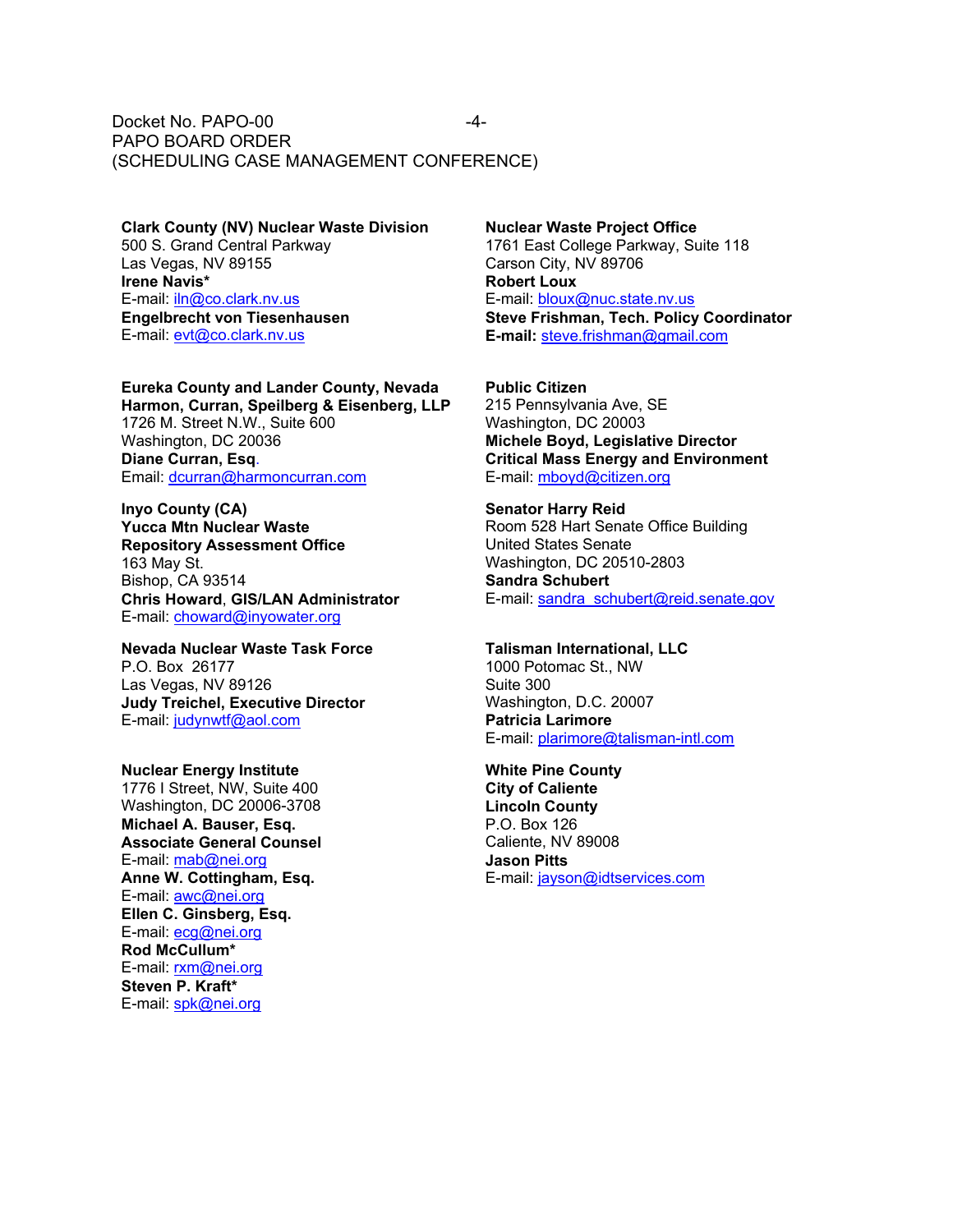Docket No. PAPO-00 PAPO BOARD ORDER (SCHEDULING CASE MANAGEMENT CONFERENCE) -5-

**Yucca Mountain Project, Licensing Group, DOE/BSC Regulatory Programs** 1180 North Town Center Drive Las Vegal, NV 89144 **Jeffrey Kriner** E-mail: jeffrey\_kriner@ymp.gov

**Abigail Johnson\*** 612 West Telegraph Street Carson City, NV 89703 E-mail: abbyj@gbis.com

**Churchill County (NV)** 155 North Taylor Street, Suite 182 Fallon, NV 89406 **Alan Kall\*** E-mail: comptroller@churchillcounty.org

**Environmental Protection Agency Ray Clark\*** E-mail: clark.ray@epa.gov

**Intertech Services Corporation (for Lincoln County)** P.O. Box 2008 Carson City, NV 89702-2008 **Dr. Mike Baughman\*** E-mail: dteske@landercounty.org

**Inyo County (CA) Yucca Mtn Nuclear Waste Repository Assessment Office** P.O. Drawer L Independence, CA 93526 **Chris Kennedy, Project Coordinator\*** E-mail: ckennedy@qnet.com

**Inyo County (CA) Yucca Mnt Nuclear Waste Repository Assessment Office** P.O. Drawer L Independence, CA 93526 **Andrew Remus, Project Coordinator\*** E-mail: aremus@qnet.com

**Lincoln County (NV) Nuclear Oversight Prgm** 100 Depot Ave., Suite 15; P.O. Box 1068 Caliente, NV 89008-1068 **Lea Rasura-Alfano, Coordinator\*** E-mail: jcciac@co.lincoln.nv.us

**Mineral County (NV) Board of County Commissioners** P.O. Box 1600 Hawthorne, NV 89415 **Linda Mathias, Administrator\* Office of Nuclear Projects** E-mail: yuccainfo@mineralcountynv.org

**National Congress of American Indians** 1301 Connecticut Ave. NW - Second floor Washington, DC 20036 **Robert I. Holden, Director\* Nuclear Waste Program** E-mail: robert\_holden@ncai.org **Ross, Dixon & Bell**

2001 K Street N.W. Washington D.C. 20006-1040 **William H. Briggs\*** E-mail: wbriggs@rdblaw.com

**Nuclear Waste Technical Review Board Victoria Reich\*** E-mail: reich@nwtrb.gov

**Nye County (NV) Department of Natural Resources & Federal Facilities** 1210 E. Basin Road, Suite 6 Pahrump, NV 89048 **David Swanson\*** E-mail: dswanson@nyecounty.net